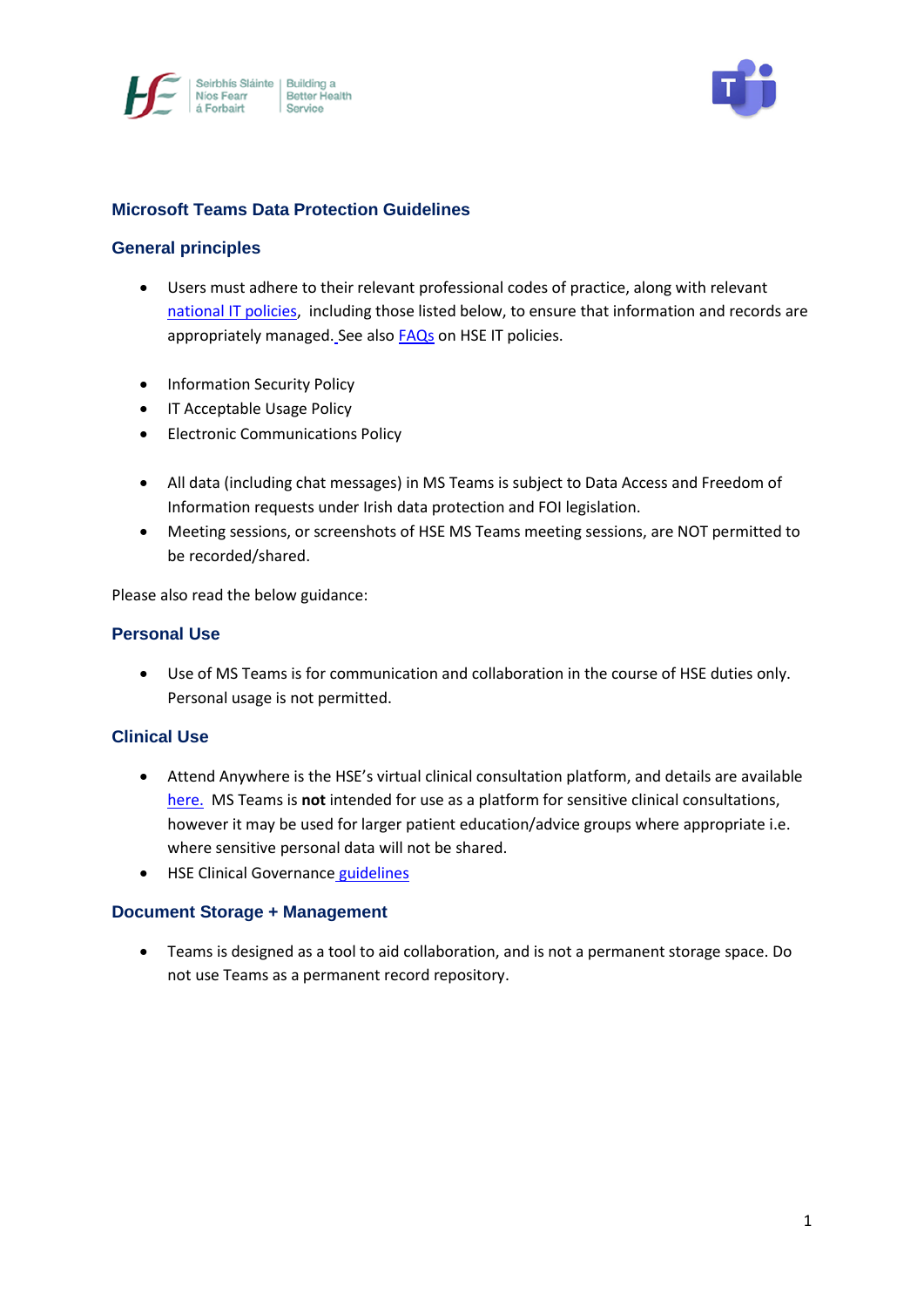



### **Guest Membership**

- Guests, once added, have access to almost all team materials, including files, past chat conversations etc. Guests therefore should only be added to Teams where significant and on-going document collaboration is required. Where simply a meeting or series of meetings is required, a meeting invitation/link should be sent instead.
- Where 'guest' access is required, all third parties are requested to complete and sign the appropriate HSE Data agreement(s). Please e-mail **orla.heffernan@hse.ie** for further information. Guests will be removed from non-compliant teams where agreements are not completed.
- When issuing the invitation, you should exclude personal email addresses e.g. gmail unless absolutely required (e.g. patient in a patient education group).

## **Teams Creation and Membership**

- If you *do* need to set up a team, you should ensure that there are 2 team owners. As above, the team owners are responsible for the management of the Team, including data protection obligations.
- Team owners should also regularly review Team membership and delete memberships of those who may have moved from their original role.
- When creating a team, the 'private' option should be selected to ensure that data is shared only with team members. Note that all information stored in a *public* team is accessible by all Teams users - not only the users in your own team.

## **Information Sharing in Teams Meetings**

- Double-check all invitees' email addresses and ensure that only those who need to be in the meeting are invited. Know who you are interacting with.
- Post appropriately. Private messaging is available to send direct messages.
- Exercise particular caution if there are unfamiliar third parties in the meeting and consider a brief 'intro' for each attendee (where practical) at the beginning of the meeting.
- Ensure that you 'end call' properly.
- Be aware of your background surroundings; you can choose a background /'blur background' in Teams. You can also add a background with your project logo or the HSE logo.
- Do not disclose personal information.
- Screen sharing, if necessary, should be agreed in advance with the Chair; do not 'share your screen' without agreement.